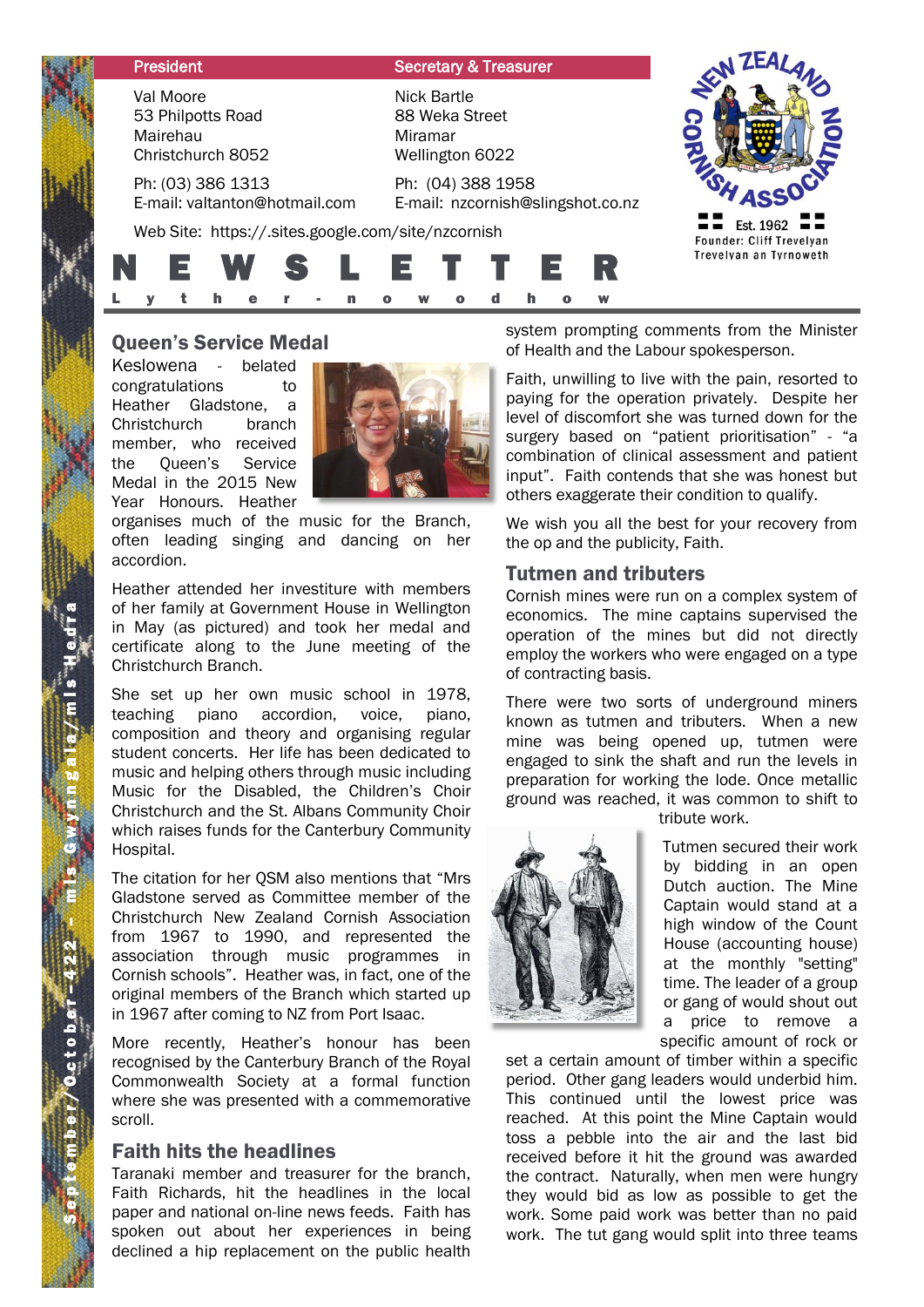2 N

so that excavation could continue around the clock in three 8 hours shifts. Their progress would be measured by independent assessors. If they hit particularly hard rock it was at their risk and they would be penalised if the set amount of work was not completed on time.

The metal ore was extracted by tribute men who also had to bid for their work - not on the volume but on a share of the value of the ore they produced. The bidders therefore had to take into account the amount of metal in the rock, the costs of extracting it and the market price of the metal. Tribute men therefore took on a large proportion of the risk of the business. They would be paid a minimal amount each week then their expenses (candles, explosives, fuses etc.) were deducted by the mine owners before paying over the balance on settling day. Sometimes, if the going was tough or they had assessed the value of the pitch poorly, the miners would go into deficit. Being in debt to the mine owners put the tributers in a very difficult position.

The 'pitches' at the ore face were put up for auction every ninth Saturday or 'survey day'. During the nine weeks, each party of tributers, known as a pare or pair (even though there could be more than two in the party), extracted as much ore as they could from their section of the lode. Their output had to be kept separate while it was raised to the surface, valued and then prepared for market. The tributers employed surface workers, mostly women (bal maidens) and boys, who saw to the stamping, cleaning and washing of the ore.

On top of all the other risks and responsibilities placed on the underground miners, they also had to go up and down the shafts to their workplaces in their own time and, in the deeper mines, this could involve long climbs on poorly-secured, wet ladders in almost total darkness. Further deduction from their earnings was made to contribute to a sick club which, despite its name, would only pay out to a miner if he was injured not sick. Sickness was all too common and it was only a matter of time before a miner succumbed to bronchitis, silicosis, tuberculosis or rheumatism. Some sick clubs paid a pension to the wives of miners killed or seriously injured at work.

There was no ACC, minimum wage legislation or unions in those days!

# Tin and gold

By pure chance while I was surfing TV channels one evening I stumbled upon an episode on Prime of the BBC series "Escape to the Country" that was house hunting in Cornwall. It was episode 42 of series 15 for those who'd like to watch it on You Tube.

Not only were the houses featured in the programme close to my home stomping ground – Carnkie, Trevarth and Porthtowan – but there was an interesting article on jewellery made of an alloy of Cornish tin and gold.

Cornish tin & gold is a trademarked range made by Wearnes the jewellers who have branches in Falmouth and Helston. The very largely traditional designs are by Sarah Corbridge, the great granddaughter of founder William Wearne who set up the business in 1890.

After the closure of all Cornish tin mines you would expect tin to be in short supply but Corbridge uses tin salvaged from the wreck of SS Liverpool carrying tin ingots from Cornwall. North of Anglesey she collided with the barque La Plata and sank in 42 metres of water. In 2001 the tin was salvaged from the wreck and is now being used as an alloy with gold. Wearnes have applied for a patent for the alloy.

Gold is routinely mixed with a range of other metals to make it workable. The mix with tin has a similar purity to the usual 9 and 18 carat gold.

It's not too late for your Christmas shopping and the range is available on line.

# Add a little Cornish to your day

Here is a list of everyday objects that you can practice naming as you use them. You can do it quietly to yourself or say the names out loud to the amusement of the people around you!

| <b>Kernewek</b>    | Sounds like      | English   |
|--------------------|------------------|-----------|
| Lollell            | Loll ell         | Knife     |
| Forgh              | For hh $*$       | Fork      |
| Lo                 | Low              | Spoon     |
| Kalter             | Cal (rhymes with | Kettle    |
|                    | shall) terr      |           |
| <b>Padel dhorn</b> | Paddle thorn     | Saucepan  |
| Hanaf              | Hann aff         | Cup       |
| <b>Skudel</b>      | Skoodle          | Dish/bowl |
| Plat               | Platt            | Plate     |

\*hh is the shorthand I've used before for the guttural sound that sounds bit like 'ck' and a bit like clearing your throat. Forgh sounds quite like for the English 'fork' but also a bit like 'forge'.

# Say Something in Cornish

If you are keen on learning to speak Kernewek, new free lessons have been launched on a website called "Say Something in Cornish". The lessons are based on a successful programme teaching Welsh. The lessons are purely audio and you are told not to try to write anything down but keep going through the lessons to remember how things are said. It's supposed to make it easier and more intuitive to learn.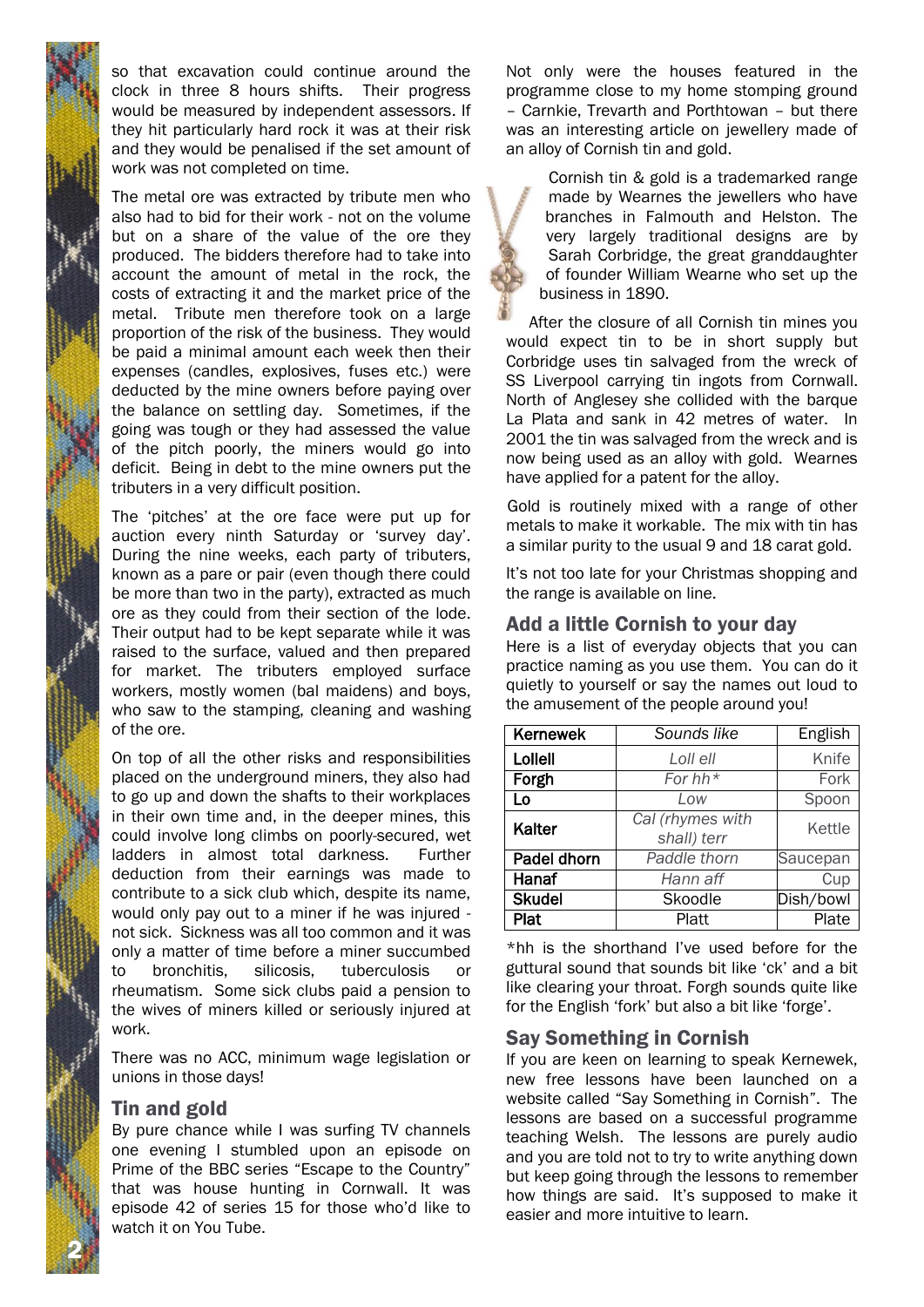I may not be doing the lessons justice by trying to listen and participate – there is a constant flow of phrases and sentences to repeat out loud – as I have been driving to work in the mornings. It's hard to concentrate on the two things but I have graduated from the first four of ten lessons in the course. I can now say "I want to speak Cornish and I'll do it later" in Kernewek. I've been wondering what other drivers think I am up to because there's no-one else in the car when I'm commuting.

## Scilly Isles police

Kathryn Ryan interviewed Sergeant Colin Taylor of Hugh Town Police on the Scilly Isles on her 9 to noon programme on National Radio on Friday, 2 October. She reckoned Sergeant Taylor was the funniest policeman in Britain.



The constabulary on St Mary's, the largest of the Scilly Isles, consists of three sworn officers, one non-sworn support person and a special constable for a population of 2,200. Sergeant Taylor has adopted a light-hearted approach to social media as a highly effective tool to spread a serious message. His Facebook page tells hilarious stories of guarding clogs (for a Dutch gig racing team), trying to trace the owner of a pair of shoes left at a public phone box as if the owner had been abducted by aliens and how a fried egg was a key clue left at the scene of a break-andenter crime.

I will put a link to the interview on the Association's website (in case it gets deleted from Radio NZ's). Search for "Isles of Scilly Police" on Facebook to read the entertaining articles.

Recent posts have been a tongue-in-cheek request to John Key to allow Sergeant Taylor to live in NZ and a response from the NZ Commissioner of Police in the same vein suggesting he applies for a job in the NZ force.

# Skeletons at St. Piran's Oratory

James Gossip of the Cornwall Archaeology Unit, who led the excavations as St. Piran's Oratory on Penhale Sands near Perranporth, has announced that human skeletons were found again on the site. Skeletons were also found during previous digs in the 1800s.

"The clearance of sand during the recent reexcavation," he said, "uncovered the remains of several skeletons to the north-west of the Oratory, buried approximately 24 inches below ground surface."

There were twelve individuals founds. Two were adult women, one aged at least 45 and the other probably aged 20-25. The rest were children aged

3 N

from around 6 months to 5 years. Two skeletons exhibited familial traits and appeared to have been buried together, suggesting a close relationship.

The burials were aligned east-west in the Christian tradition, with their limbs extended and their heads at the western end of the grave. The one exception, a child lying in a flexed position, was on an almost north-south alignment, the reasons for which are uncertain. Some of the graves had been marked with upright stones at the head and feet and the bodies are likely to have been wrapped in shrouds before being placed in grave pits dug into the sand.

The skeletons were first uncovered in November 2014. They were carefully recorded in situ in accordance with guidelines set out by the Chartered Institute for Archaeologists and under licence from the Ministry of Justice. They were later transferred to the lab where they were cleaned and analysed by osteo-archaeologist Richard Mikulski.

Mr Gossip explained, "Samples from two burials were then selected for radiocarbon dating and sent to the Scottish Universities Environmental

Research Centre. The first sample, taken from the skeleton of the child buried on its side in a flexed position, produced a date suggesting burial in the 8th or 9th



centuries AD. The second, also a child, appears to have been buried around the same time, but more probably in the 9th century AD."

The find is important because the human remains indicate that the site had religious significance that pre-dates the stone structure being excavated (estimated to be 11<sup>th</sup> or 12<sup>th</sup> century) and there are very few examples of such early Christian worship.

# Support for Cornwall from an unexpected source



In her parting speech as Grand Bard Maureen Fuller (Steren Mor) spoke of meeting Dr. Benjamin Zephaniah, a high profile academic and poet of Afro-Caribbean culture. Born and

bred in Handsworth, Birmingham Zephaniah is very proud to be British.

The meeting took place at the Welsh Eisteddfod where Zephaniah spoke out about how the British hear much more about foreign cultures